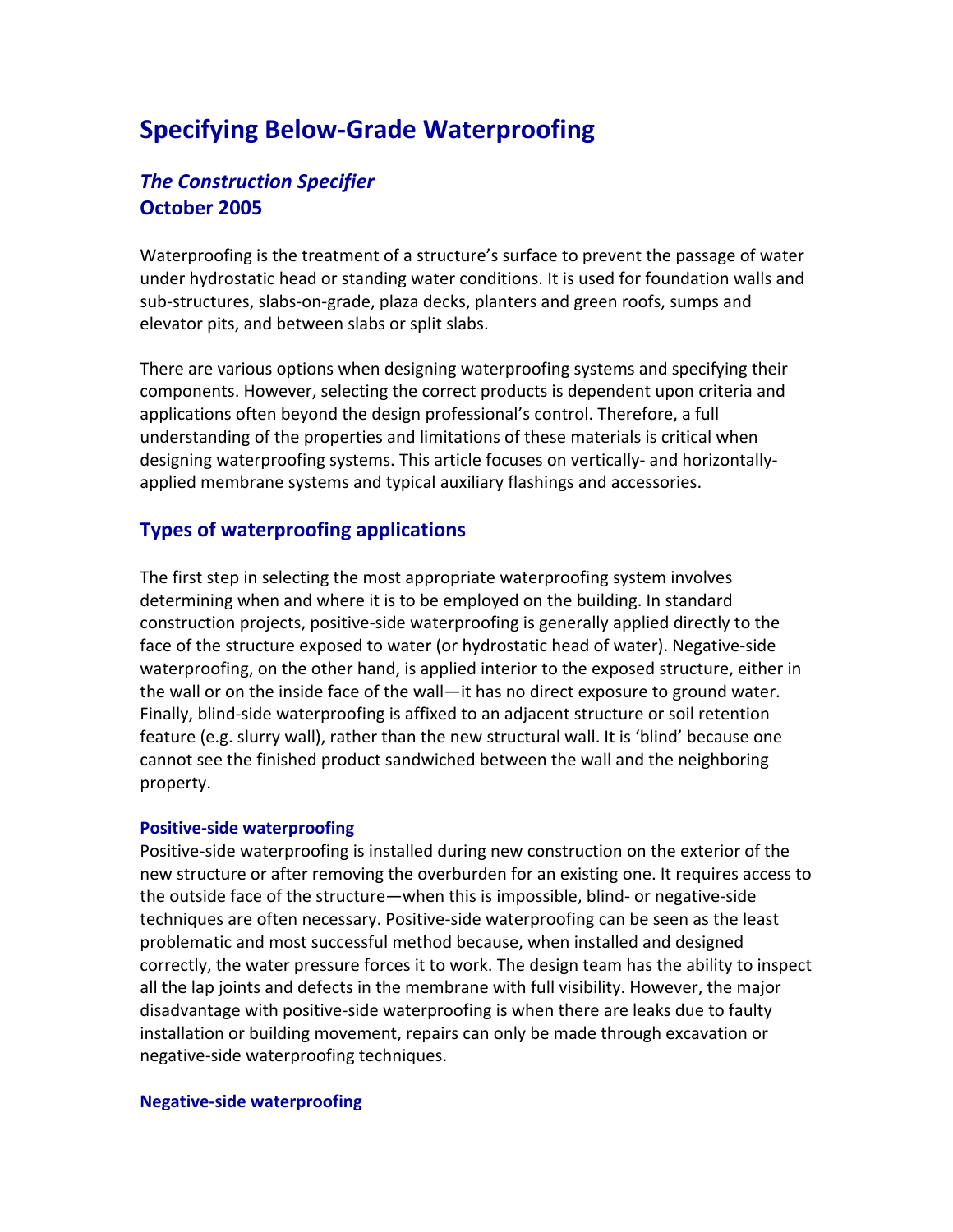Negative‐side waterproofing is typically applied on existing construction in remedial applications when exterior access is unfeasible. This approach only protects inner surfaces. Generally, negative‐side waterproofing is used more for problem‐solving than problem prevention. It is not as effective as positive‐side waterproofing because structures are subject to movement and cracking. When this happens subsequent to the initial installation, additional applications of negative‐side products may be needed to close up the new gaps. However, ease of application often makes this type of waterproofing the preferred choice when exterior or positive‐side techniques are not options.

#### **Blind‐side waterproofing**

Blind‐side waterproofing is used on new construction projects where property line encroachment or other space limitations prohibit the ability to excavate the site. It is also used for split‐ or mud‐slab horizontal applications because the products are waterproofing the underside of the structural slab. While the various types of products mentioned in this article are available for blind‐side waterproofing, the technique's installation typically involves using bentonite layers in sheet forms, with or without a protective membrane.<sup>1</sup> It is installed dry, activating as it becomes wet from either the newly poured in‐place concrete, ground water, or water runoff. The bentonite layer of the sheet is applied against the concrete structure, with the expansive action of the clay filling voids or cracks in the structural concrete component. Confinement of the panels by backfilling or treatment of the lagging is critical to ensure the expanding clay is contained and gels or expands into the cracks, holes, and fissures of the structure, rather than escaping into a void.

### **Design selection criteria**

The following paragraphs outline the various design aspects one must consider when it comes time to determine the best waterproofing system for a building.

#### **Site conditions**

Location can immediately dictate the need for blind‐side techniques. When the building site is maximized to the property line, there is simply no opportunity to employ positiveside waterproofing since an installer will be unable to work between the new and existing structures.

#### **Hydrostatic pressure**

The hydrostatic pressure on‐site also determines the type of system most suitable. Due to their relative tensile strength, bentonite products (blind‐side or positive‐side) and elastomeric sheets chemically or heat‐welded to a monolithic condition are more likely to resist high hydrostatic pressures than peel-and-stick or fluid-applied systems.  $2$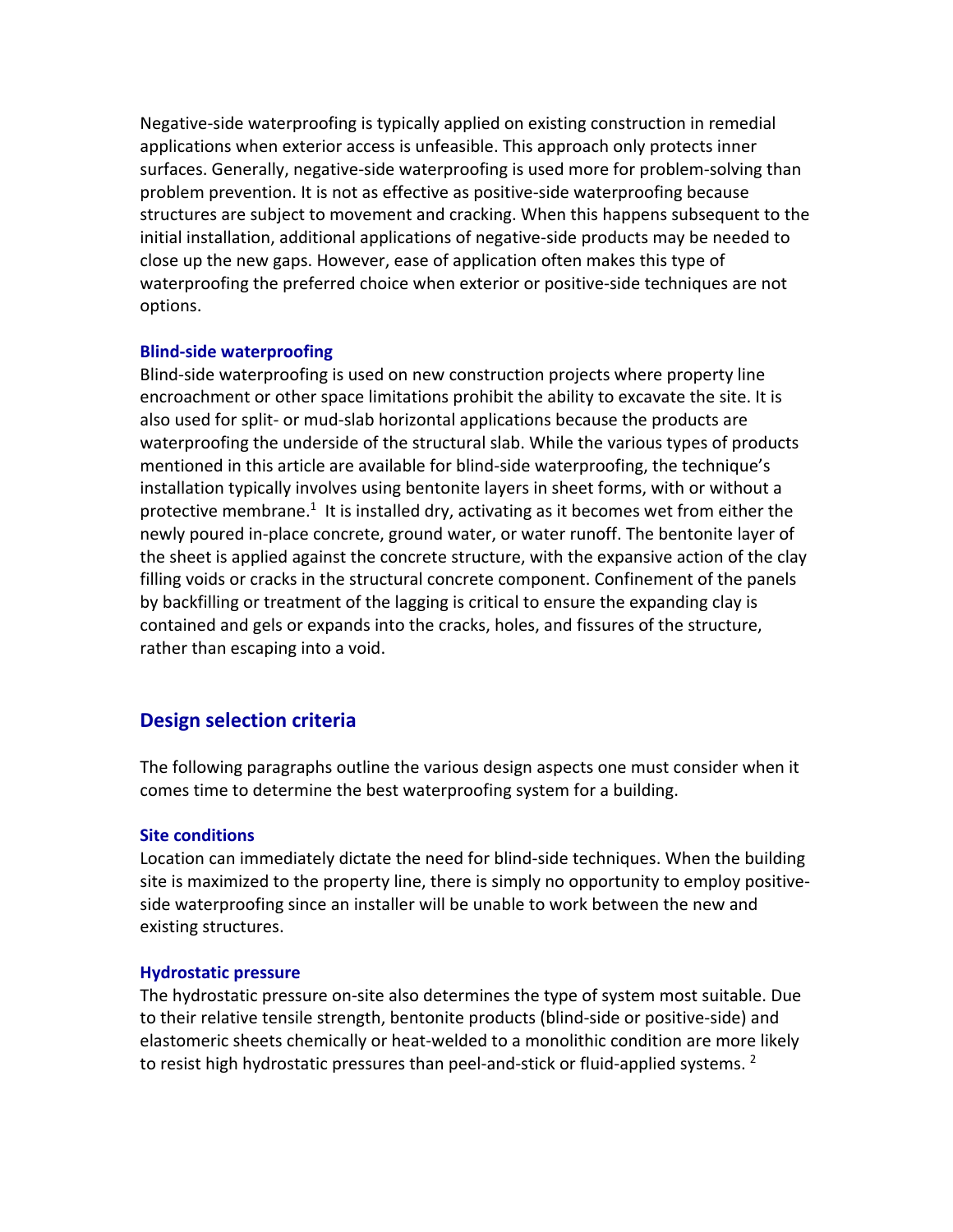#### **Temperature limitations**

Temperature limitations should also be considered when selecting the membrane. Many waterproofing products are difficult to install properly when the temperature falls below 4 C (40 F). This is especially critical when solvents, adhesives, and sealants are necessary for a particular system. Manufacturer product requirements for cold‐ and hot‐ temperature storage and application limitations must be followed.

#### **Drainage**

Proper drainage is critical in both horizontal and vertical applications. Some membrane types, such as hot‐rubberized asphalt (HRA), can be used on very low or no‐slope plaza deck applications. However, HRA systems cannot be installed on lightweight concrete fill. The drainage of vertical waterproofing can be enhanced with larger cross‐section drainage boards (e.g. base drain) and may be piped into weep tubes discharging into below‐slab drainage media. The drains on plaza or terrace installations can be of the spot or trench variety, depending on the ability to develop slope in the structure or with tapered insulation (below the membrane). Single‐ply membrane types, such as those made of polyvinyl chloride (PVC) or thermoplastic polyolefin (TPO), are typically used on sloped surfaces. In all cases, some type of drainage should be developed atop the membrane to efficiently remove the water from the surface.

#### **Insulation**

When necessary, the building's thermal performance can be enhanced by adding insulation to the system. When this insulation is to be in direct contact with water, such as below‐grade on foundation walls or in a protected roofing assembly, it should be a product able to withstand absorption (e.g. extruded polystyrene [XPS]). Insulation beneath or above the waterproofing membrane can be designed in a manner consistent with roofing design practices.

#### **Structural integrity**

Generally, the structural integrity of the building is unaffected by waterproofing systems. However, green roofs, plazas with pavers, and other overburden materials need to be analyzed for dead load, snow conditions, live load, and construction loads in accordance with sound engineering principles. This article does not address the very important aspects associated with the structural requirements of roof, plaza, and foundation assemblies.

#### **Building codes**

Building codes in the region of the project (e.g. International Building Code [IBC] 1806.3.2, Building Officials & Code Administrators [BOCA] National Building Code 1813.4.2.2, Uniform Building Code [UBC] Chapter 18, and Southern Building Code [SBC] Section 1814) require a waterproofing membrane in areas where hydrostatic conditions exist. Each code defines the minimum required waterproofing system and allows the designer to select from four to seven choices that bridge non‐structural cracks. Detailing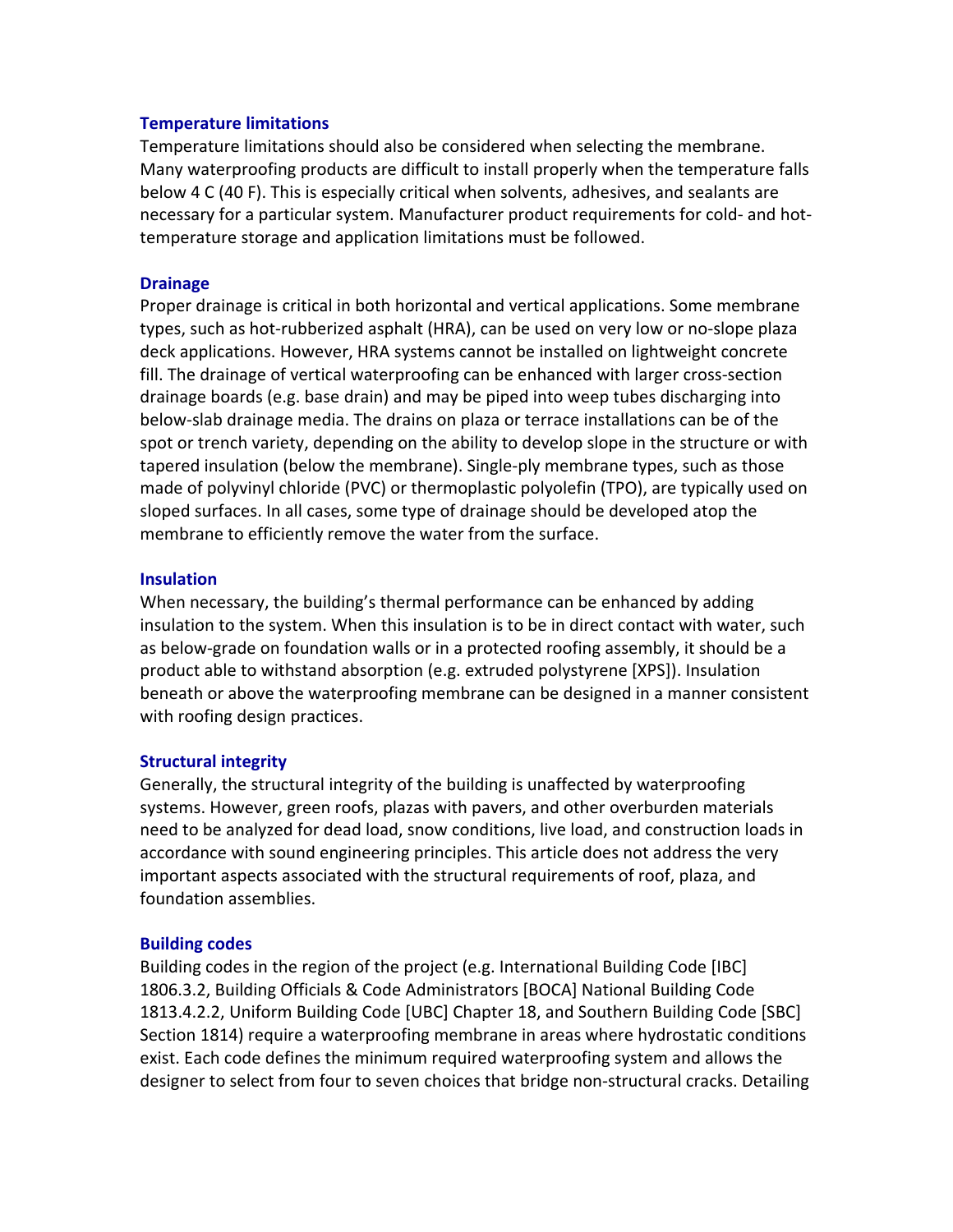and installation specifications are based on the designer's discretion and manufacturer's requirements, as well as code conformance.

#### **Detailing**

Proper detailing of penetrations, joints, and transitions is mandatory to satisfactorily address water intrusion regardless of the type of system. The locations of tie‐backs, rakers, and walers in a blind‐side system are likely the potential water entry areas, where cracks in the concrete often occur. Coincidentally, these areas are also the most difficult to install in the field due to requirements for sealing, stripping, and cutting off steel sections. Therefore, the designer should give special attention to the detailing and the owner or design team should consider using the services of a field monitor to carefully evaluate the application.

#### **Penetrations, cracks, and construction joints**

Although this point may seem fairly obvious, most leaks through foundation walls occur at penetrations, cracks, or construction joints in the concrete. Since the penetrations and joints are predetermined, waterstops and joint (i.e.link) seals at these areas are straightforward to specify. Cracks are more difficult to predict, so their treatment can be specified on positive‐side applications and dealt with in the field. On blind‐side applications, the bentonite gel should enter and close up the cracks. Grouting injections can also be made after fissure propagation to seal the concrete (these repairs become more of a negative‐side application). Many positive‐side products span minor cracks that develop in the curing concrete substrate. To prevent oxidation and further cracking, care should be exercised to protect the reinforcing steel in the concrete wall (i.e. the grout should be forced into the fissure and then extend through the wall past the steel).

### **Weighing the options**

Each of the three application techniques are dependent on the design criteria discussed. Suitability of certain systems will have a greater or lesser impact depending on the limiting factors, such as hydrostatic pressure or application temperature. After the application technique is determined, the designer must weigh the important criteria to pare down the material choices to those most appropriate for the given conditions. For example, suppose the designer is given an accessible wall with hydrostatic head less than 15.2 m (50 ft) and cold weather considerations. The designer could specify a positively applied system of a fluid‐applied membrane with minimum application temperature of about 7 C (20 F) – a good economic choice with acceptable performance expectations. However, when an application is to be made at a tunnel with tensile forces greater than 15 MPa (2175 psi), the designer would be advised to choose a high‐ strength material such as 2.5‐mm (100‐mil) PVC.

#### **Products overview**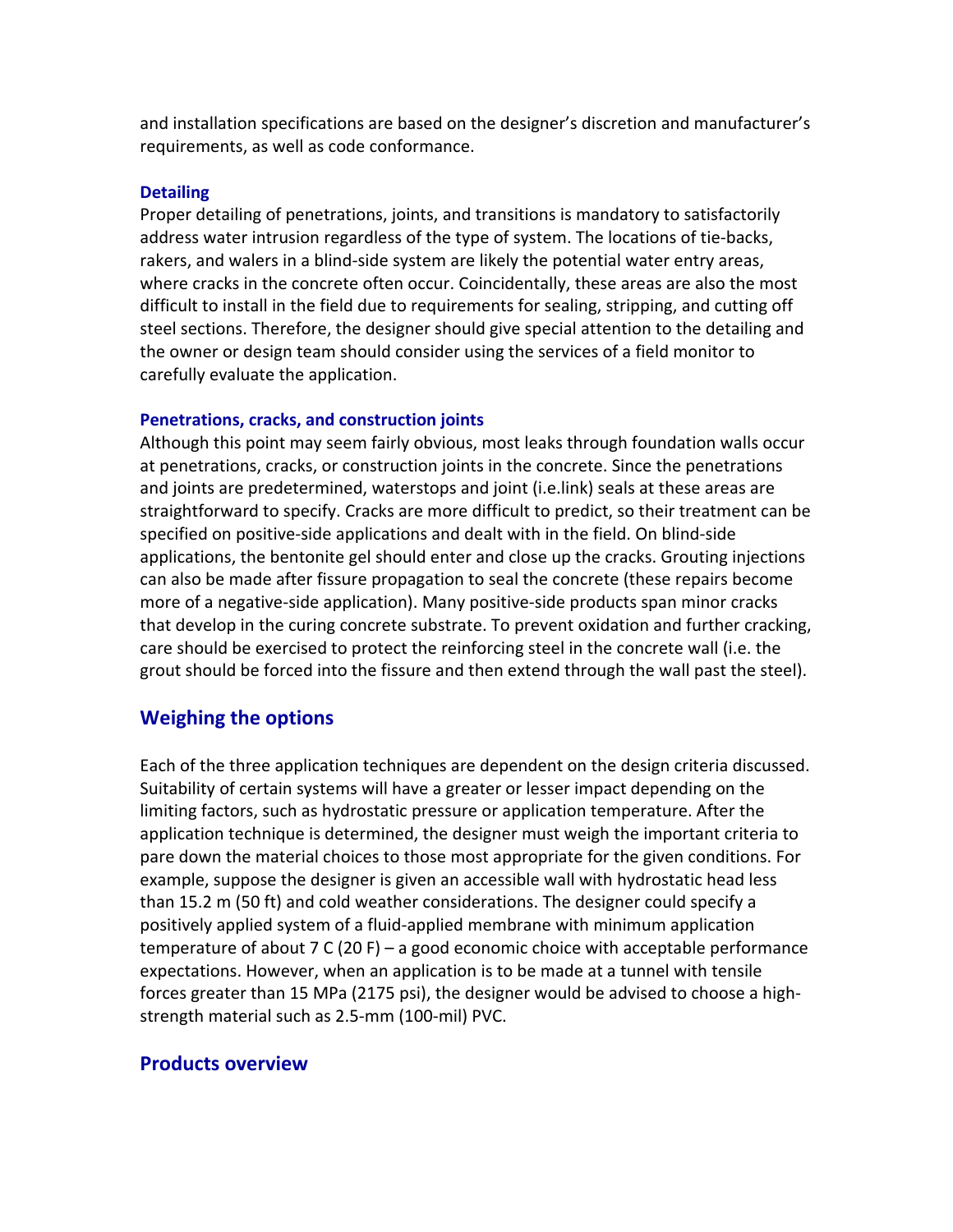The waterproofing system components are fairly basic with few accessories. Although the installation of the blind‐side products begins at the outside of the structure, this article outlines the materials from the inside‐out to accommodate the proper sequence of the positive‐side application. Most product lines have applicability in either a vertical or a horizontal installation.

Primers (typically spray‐applied) may be required on the concrete depending upon membrane type—they are appropriate for bitumen‐based systems, as well as other liquid membranes. The membrane itself can be, as outlined above, any of the modified bitumen (mod‐bit) pre‐formed sheets or hot‐/cold‐applied rubberized asphalt products. The pre‐formed sheets are adhered at the seams and the rubberized asphalt products are liquid‐applied and seamlessly monolithic. PVC and TPO single‐ply sheets are heat‐ welded at the seams and flashing areas. Adhesively seamed systems, on the other hand, exhibit poor performance characteristics under moist conditions. It is this author's opinion they are inappropriate for waterproofing applications. As stated in the Department of Defense (DoD) MIL‐HDBK 1001/5A, Handbook on Roofing and Waterproofing, defective laps are vulnerable to rainwater ponding and freezing conditions that break down the performance of the adhesive.

Latex, asphaltic, and cementitious coatings are applied using a spray or a trowel. These systems, like the rubberized asphalt product, are monolithic in nature. Capillary products are crystalline materials mixed into the concrete or surface‐applied. They are designed to penetrate the concrete to seal the capillaries. Metal oxide products are applied to the concrete surface as a slurry of cement, iron, and water—they swell upon rusting to form a protective coating over the concrete.

Bentonite waterproofing products are sheets of membrane with bentonite clay laminated to polyethylene sheets or woven into a geotextile core. The sheets are lapped and sealed or simply lapped. The expansion of the clay works as a protective cover for the concrete but also swells to fill small cracks and voids in the concrete. As described above, these products are used in blind‐side applications, but can also be applied directly to cured concrete substrates using positive‐side waterproofing techniques.

Drainage sheets are important to the system's anticipated service life and the structure's protection. The panels are typically three‐dimensional, high‐impact, dimpled plastic attached to a woven geotextile fabric. They channel water away from the membrane and relieve hydrostatic pressures against the waterproofing system.

Protection layers are sometimes incorporated into the waterproofing system to protect against traffic and backfilling operations. Depending on the membrane, the protection can be asphaltic boards, insulation, or even another layer of high‐density polyethylene (HDPE). An insulation layer can also be used for thermal improvements to the structure.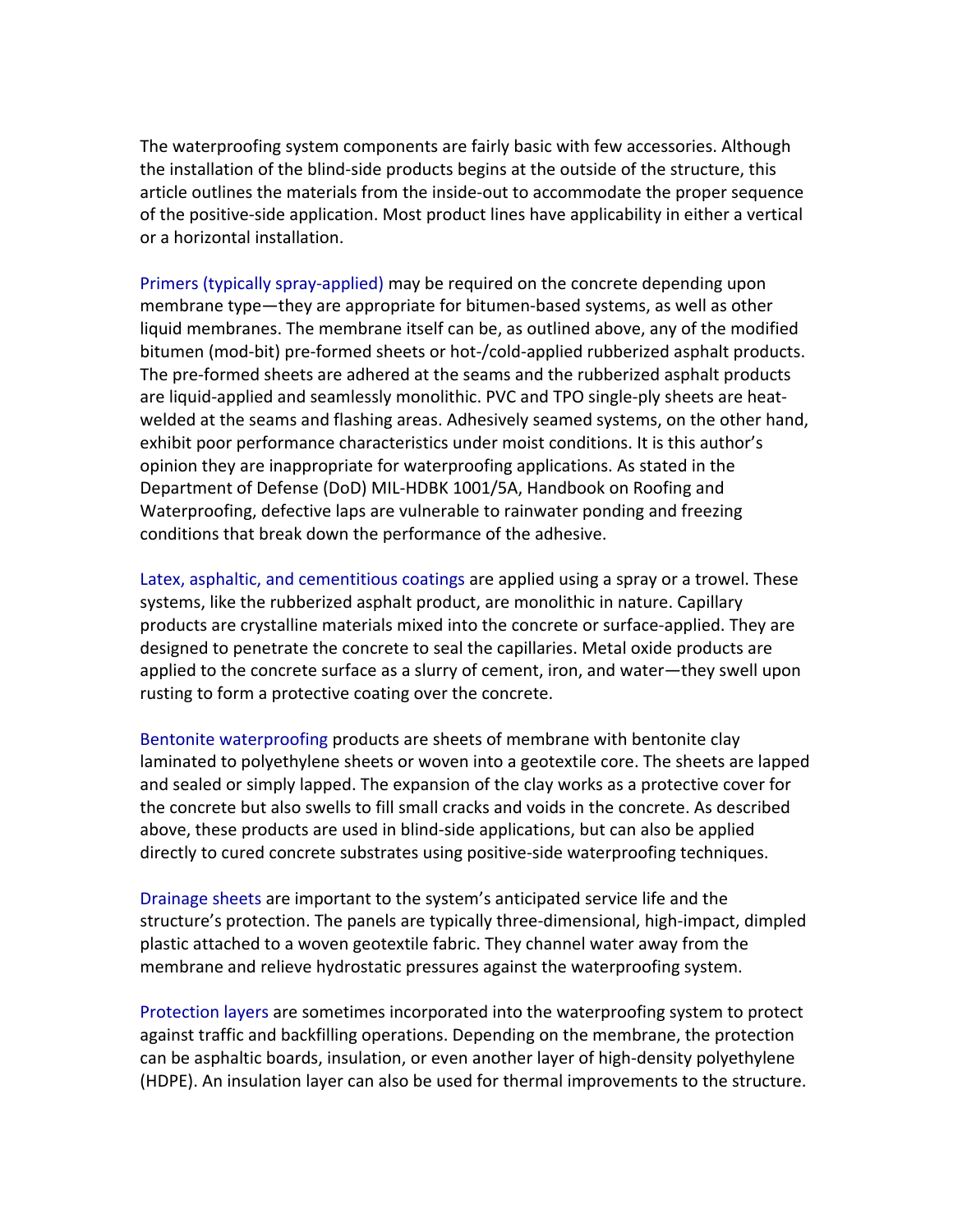Generally, a plaza deck waterproofing system includes an insulation layer, with XPS being the best choice when water is expected to come into contact with the insulation.

Depending on the system, accessories can range from sealants to adhesives and fasteners to flashing sheets and mastics. Each product is required to completely form a waterproof bond to the structure and deal with integral flashing components at terminations, penetrations, and transitions. The designer should attempt to stay within the same family of products by a manufacturer (or its sister companies) to maintain single‐source responsibility for any warranty issues. These concerns even include products such as pavers for plaza deck waterproofing projects.

Waterstops are necessary to provide a final level of protection for the building. These products are within the concrete section, especially at construction joints and sometimes at control joints. The most common pre‐manufactured joint seals are:

- PVC or chloroprene rubber that need to be welded or otherwise fused together;
- bentonite clay with/without butyl binders that expand when wet; and
- hydrophobic injectable expanding grouts.

The splices are critical to maintaining a watertight construction. There are also perforated hoses for injecting and re‐injecting resins that allow for some joint movement (as do the rubber and PVC 'bulbed' waterstops). The waterstops should always be placed allowing for minimal cover in the concrete to prevent section blow‐ outs. They should be kept out of the keyway and outside the reinforcing steel to ensure dryness during installation while awaiting the concrete pour. This also provides a line of defense for the steel reinforcing in the wall. Trapping moisture in the wall beyond the steel may result in the unwanted deterioration of the alloy. It is critical to thoroughly coordinate all the trades (e.g. plumbers, electricians, concrete workers, waterproofers) to ensure correct placement of the appropriate waterstops and to reduce the potential for damage.

# **Conclusion**

Waterproofing below-grade building elements is critical to keeping a facility watertight. While there are many excellent systems in the marketplace that can be specified and installed, the key point to success is understanding the benefits and limitations for any particular system. Proper design and inspection is well worth the effort, especially considering the cost of excavating and replacing a failed system. The guarantees/warranties for any particular system vary based on materials selected and details used. As they typically range from five to 20 years, the specifier should contact the material manufacturer for actual requirements. Proper design inspection is imperative for all systems no matter what guarantee or warranty is provided.